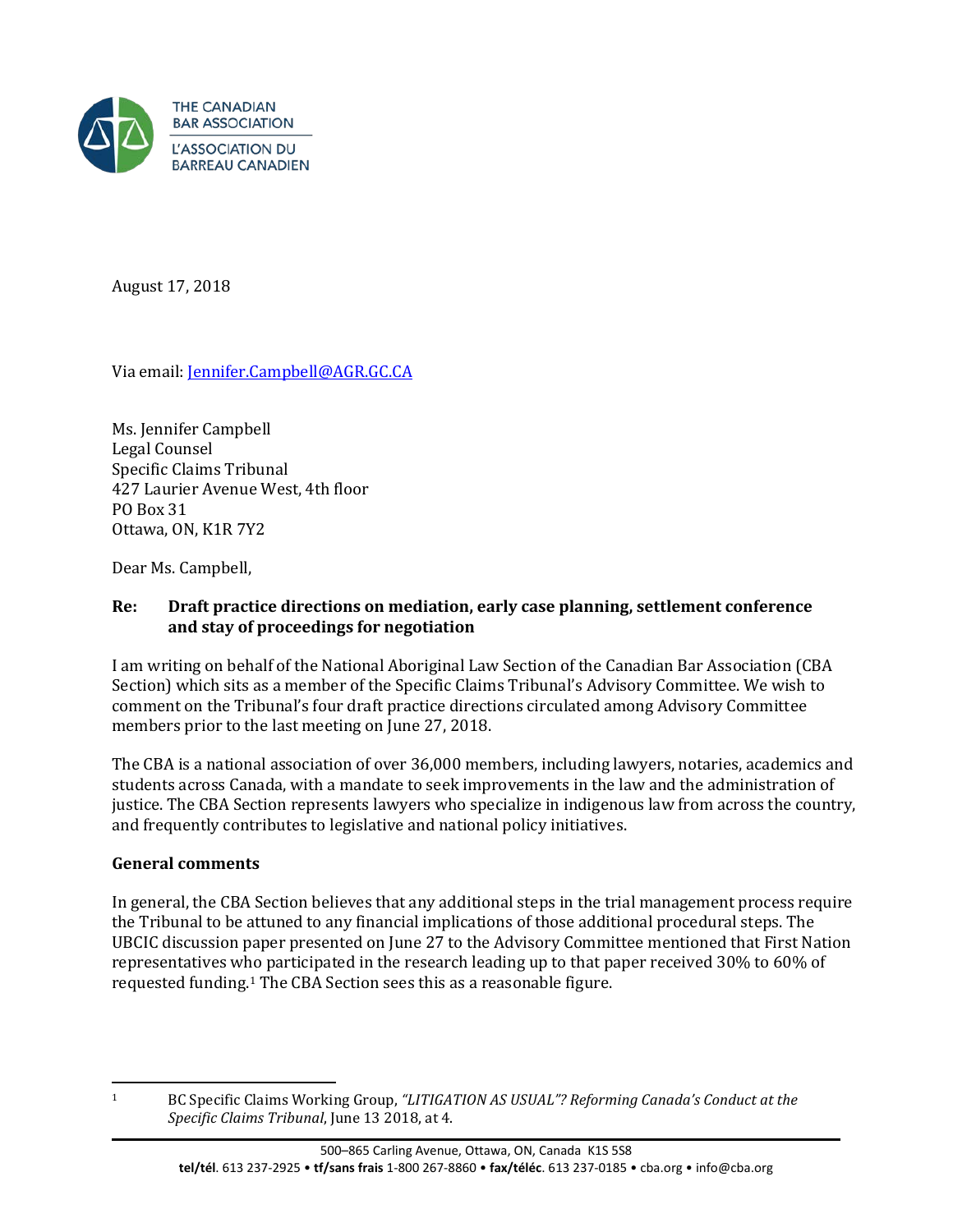While the Tribunal has no power over these funding levels, we ask that it consider the financial implications of its decisions as submitted to it by claimant counsel. Claimants often have access to significantly less resources than respondents.

If not already the Tribunal's practice, we recommend that the final practice directions be sent to the Crown-Indigenous Relations and Northern Affairs Canada (CIRNAC) funding unit to ensure they are informed about new activities potentially available at the Tribunal, and able to determine appropriate funding levels for those activities.

We also suggest that the Tribunal's next annual report reiterate the need for increased funding for parties before the Tribunal to accelerate the resolution of claims.

#### **Early Case Planning Practice Direction**

This practice direction provides for an Early Case Planning case management conference, to follow the initial case management conference. At the planning conference, if the claim is before the Tribunal because it was not accepted for negotiation by the Specific Claims Branch (SCB) of CIRNAC, the claimant will disclose materials submitted to the SCB at the ministerial level of the claim, and the respondent will disclose its legal and factual basis for non-disclosure.

As well, both parties will prepare what appear to be detailed briefs summarizing the legal and factual basis for their respective positions. The briefs will also identify where expert evidence may be required, whether a joint expert might be retained, whether oral history is anticipated and the proposed timelines for these and anticipated steps.

At the June 27 meeting, Justice Slade explained that the intention of the Early Case Planning practice direction is to put all the documents filed at the ministerial level before the Tribunal, so it may evaluate what evidence is necessary at the beginning of the Tribunal process. However, these documents do not automatically become evidence before the Tribunal and this planning will not prevent parties from doing additional research if they determine it is necessary.

It would assist the parties for the practice direction to state explicitly that disclosure in the course of an Early Case Planning conference, including disclosure to the Tribunal, does not make the disclosed materials evidence in the claim unless filed by one or more party in the course of proceedings. Also, it should be clear that the existence of an expert report or documentary evidence on a given factual issue will not preclude a party from seeking to obtain further or updated evidence on the same issue if the party takes the position that further investigation is necessary.

Additionally, we suggest that paragraph 3.6 include a second sentence as follows: "These estimates can be subject to modification on the request of a party as trial preparation proceeds and where adequate explanation is given."

We question whether a summary of the allegations of fact and the legal basis for the positions taken by each party is necessary when they have produced sufficiently detailed pleadings. To the extent that the parties refer to their pleadings in identifying issues for expert evidence, the summary seems superfluous. However, the Tribunal could also direct one or both parties to produce summaries if it finds that a party's pleading is insufficiently clear.

Consistent with our general comments, we ask the Tribunal to consider the financial implications that claimant counsel might raise, including those related to the scheduling of Early Case Planning.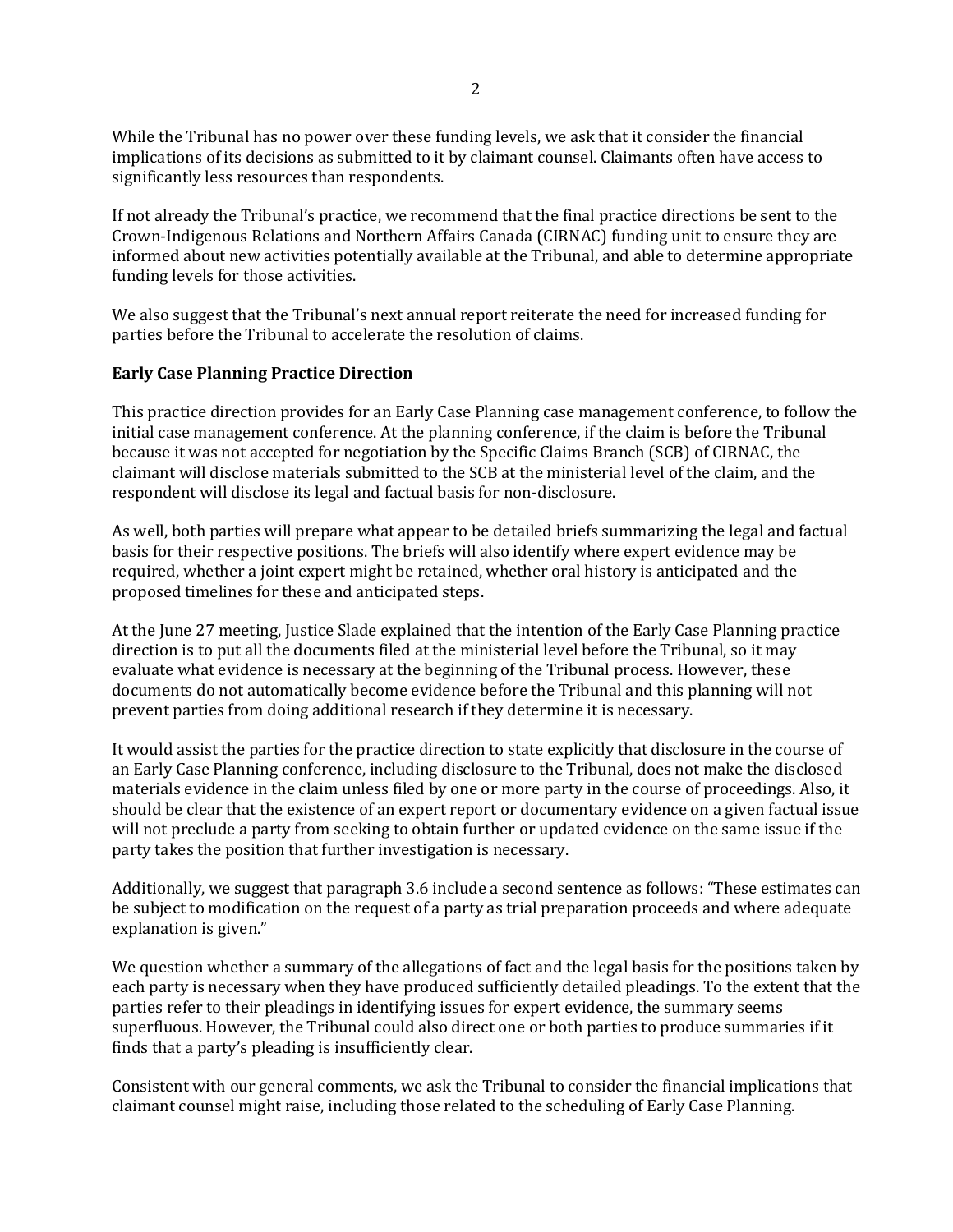# **Mediation Practice Direction (revised by the Tribunal)**

The Tribunal's revised draft practice direction on Mediation gives guidance about the Tribunal's mediation mandate in the *Specific Claims Tribunal Act*, article 12(1)(h).

We suggest eliminating the examples at paragraphs 4.2. (a) and (b), as they may or may not be relevant to mediation before the Tribunal and seem particular to mediation of compensation in a bifurcated proceeding. As well, the language in these paragraphs does not mirror the language of the Act, which could lead to confusion.

There appears to be some discrepancy between the French and English versions of the document. At paragraph 7, Authority to Settle / Authorisation de conclure un règlement, the English version refers to "an agreement in principle settling the claim," while the French version refers to "une entente de règlement de la revendication." We imagine that the English version reflects the Tribunal's intention, as it would be more likely that party representatives in mediation would be mandated to reach an agreement in principle (entente de principe) rather than a final settlement agreement.

We support having a roster of mediators maintained by the Tribunal to assist in mediations in both French and English.

## **Settlement Conference Practice Direction**

This practice direction appears to empower the Tribunal – by its own initiative or at the request of one or more parties – to initiate settlement discussions between the parties at any time after the Early Case Planning conference.

However, no criteria are given for when the Tribunal might judge that a settlement conference should be called. In the proposed Stay of Proceedings for Negotiation practice direction, paragraph 7 provides for the Tribunal to order a settlement conference when parties request a stay of proceedings. Further criteria when no request for a stay has been made would be helpful for the parties to better understand when the Tribunal might call such a settlement conference.

Returning to our earlier comments on funding, we reiterate that the Tribunal must take serious account of requests from claimants about the cost of a settlement conference when the claimant does not believe settlement is likely.

# **Stay of Proceedings for Negotiation Practice Direction**

This practice direction received most comments from CBA Section members practicing in the area of specific claims. Many intimately understand the need for strong controls to prevent one or more parties from abandoning claims indefinitely under the pretext of negotiation. We appreciate the Tribunal setting explicit standards and timelines to prevent that conduct.

That being said, the long list of requirements for proceedings to be suspended could take a significant time to produce, forcing parties to remain at the Tribunal while engaged in initial negotiations. Certainly, this list appears to prevent parties who have received a successful decision on the merits in a bifurcated claim from immediately suspending proceedings to pursue compensation negotiation.

If the Tribunal becomes aware of parties attempting to respond to one or more elements assessed to obtain a stay of proceedings and parties are not asked by the Tribunal to both ready their claim for trial and negotiate the elements in paragraphs 2.1 through 2.3, remaining before the Tribunal during negotiations should not pose a logistical problem for claimants. However, it could create a funding